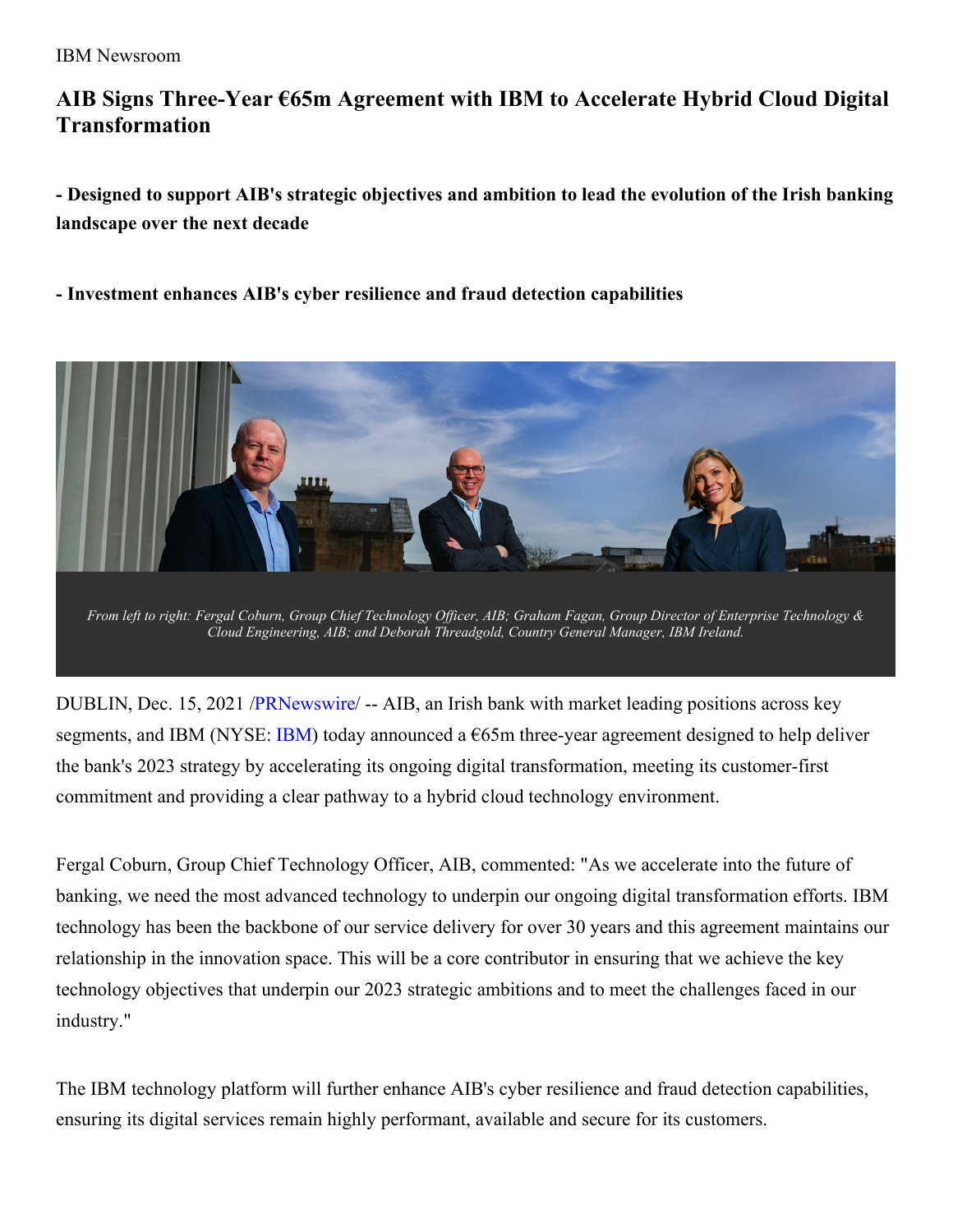The technology portfolio which includes data analytics and process automation tools provides market-leading capabilities, selected specifically to complement AIB's existing technology roadmap and business requirements. It will also enable enhanced system availability capabilities which will support the bank's approach to Operational Resilience.

Deborah Threadgold, Country General Manager, IBM Ireland said: "This agreement continues AIB's successful strategy of being at the forefront of digital transformation in the Irish banking industry. The IBM z15 is a key part of the bank's overall hybrid cloud strategy and will enable AIB to efficiently and securely manage traditional operations and provide AIB's highly experienced team the tools to deliver new digital services in a very agile manner."

Graham Fagan, Group Director of Enterprise Technology & Cloud Engineering, AIB, commented "As financial organisations progress on their cloud journeys, they need an approach that allows various cloudbased applications to work in concert. Our hybrid cloud strategy is helping us to simplify our technological infrastructure so that we can move and manage data, services and workflows across multiple clouds and on premise platforms. The IBM products and services we are acquiring allow us to further extend that hybrid cloud ambition in an innovative, agile, secure and compliant manner."

The agreement was signed in Q4 2021.

#### **About AIB**

For more information visit: [https://aib.ie](https://c212.net/c/link/?t=0&l=en&o=3389479-1&h=3767823272&u=https%3A%2F%2Faib.ie%2F&a=https%3A%2F%2Faib.ie)

#### **About IBM**

For more information about IBM's financial services solutions and insights, please visit [www.ibm.com/banking-financial-markets](https://c212.net/c/link/?t=0&l=en&o=3389479-1&h=3047379784&u=http%3A%2F%2Fwww.ibm.com%2Fbanking-financial-markets&a=www.ibm.com%2Fbanking-financial-markets)

### **Media Contacts**

#### **IBM**

John Galvez [John.Galvez@uk.ibm.com](mailto:John.Galvez@uk.ibm.com) +44 7734 104275

Elizabeth Banta